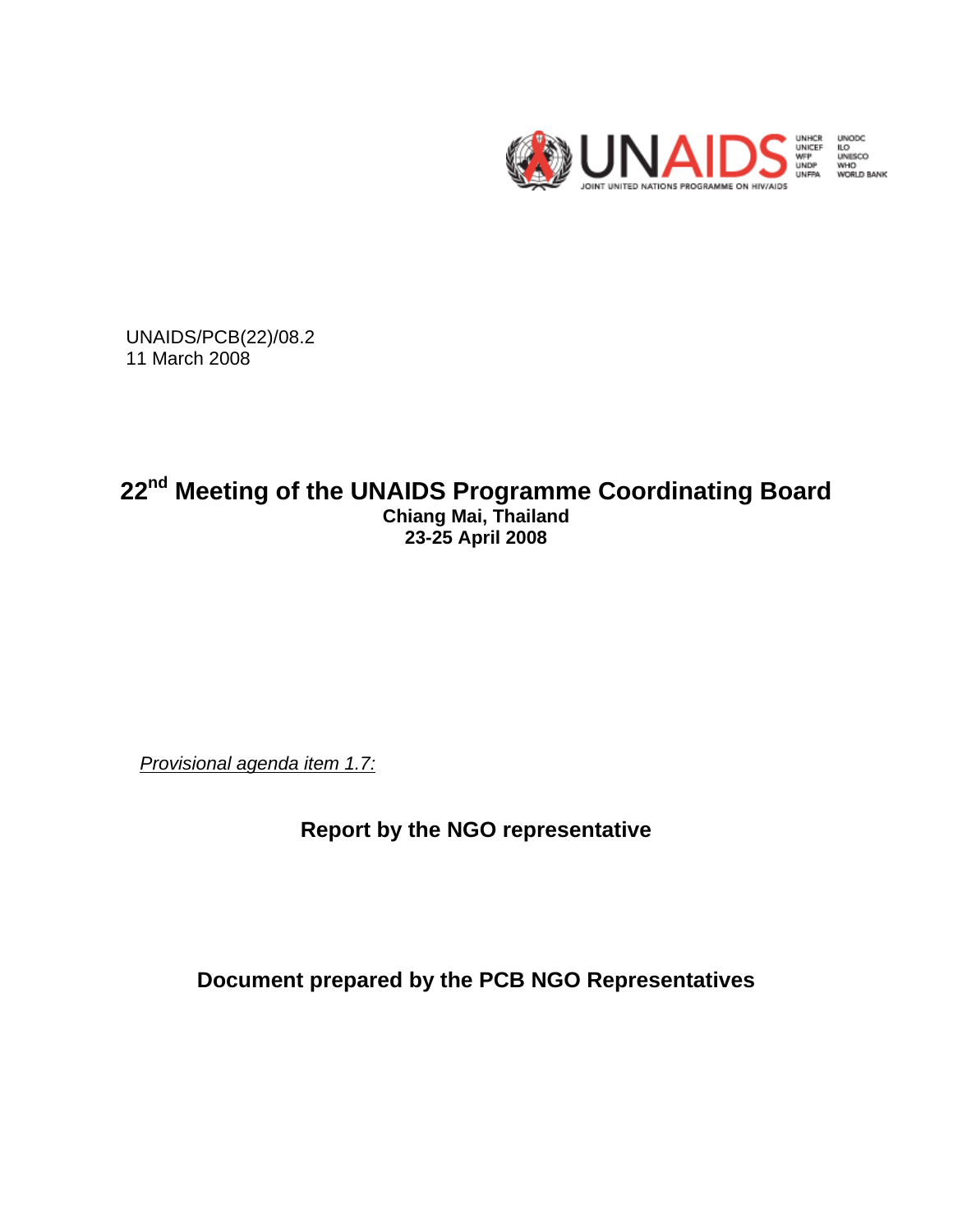## **Additional documents for this item:** *none*

## **Action required at this meeting - the Programme Coordinating Board is invited to:**

- **1. Co-infection Management: HIV and Tuberculosis** 
	- a. UNAIDS Programme Coordinating Board requests UNAIDS to endorse TB prevention diagnosis, and treatment within the context of universal access and therefore including TB prevention, diagnostics, treatment and adherence in all national HIV action frameworks and strategies.
	- b. UNAIDS Programme Coordinating Board requests UNAIDS to include the goal of reducing TB mortality as part of the indicators in national target setting processes.
	- c. UNAIDS Programme Coordinating Board acknowledges and promotes the right of PLHIV to be able to attend health services without fear of contracting TB.
	- d. UNAIDS Programme Coordinating Board recommends UNAIDS to develop and implement strategies to involve communities affected by HIV in the TB response.
	- e. UNAIDS Programme Coordinating Board recommends UNAIDS to collaborate with partners to development guidance material to address the human rights issues around treatment of TB, especially in regards to multidrug-resistance TB and extra drug-resistance TB.
	- f. UNAIDS Programme Coordinating Board requests UNAIDS to work with relevant partners to accelerate research and development of better tools for prevention, diagnosis, and treatment of TB.

## **2. Co-infection Management: HIV and Hepatitis C**

a. UNAIDS Programme Coordinating Board requests UNAIDS and WHO to develop and additional component of the guideline module relevant for HIV care for Integrated Management of Adolescent and Adult Illness (IMAI) on Hepatitis Care with Hepatitis-HIV co-management.

#### **3. Meeting the Treatment Target**

a. UNAIDS Programme Coordinating Board requests UNAIDS to collaborate more closely with GFATM on the global mechanism for price negotiation and the cost effective procurement of all HIV related commodities, with special reference to the affordability of second line ARV drugs, paediatric formulations, diagnostic equipment, substitution drugs and clean needles.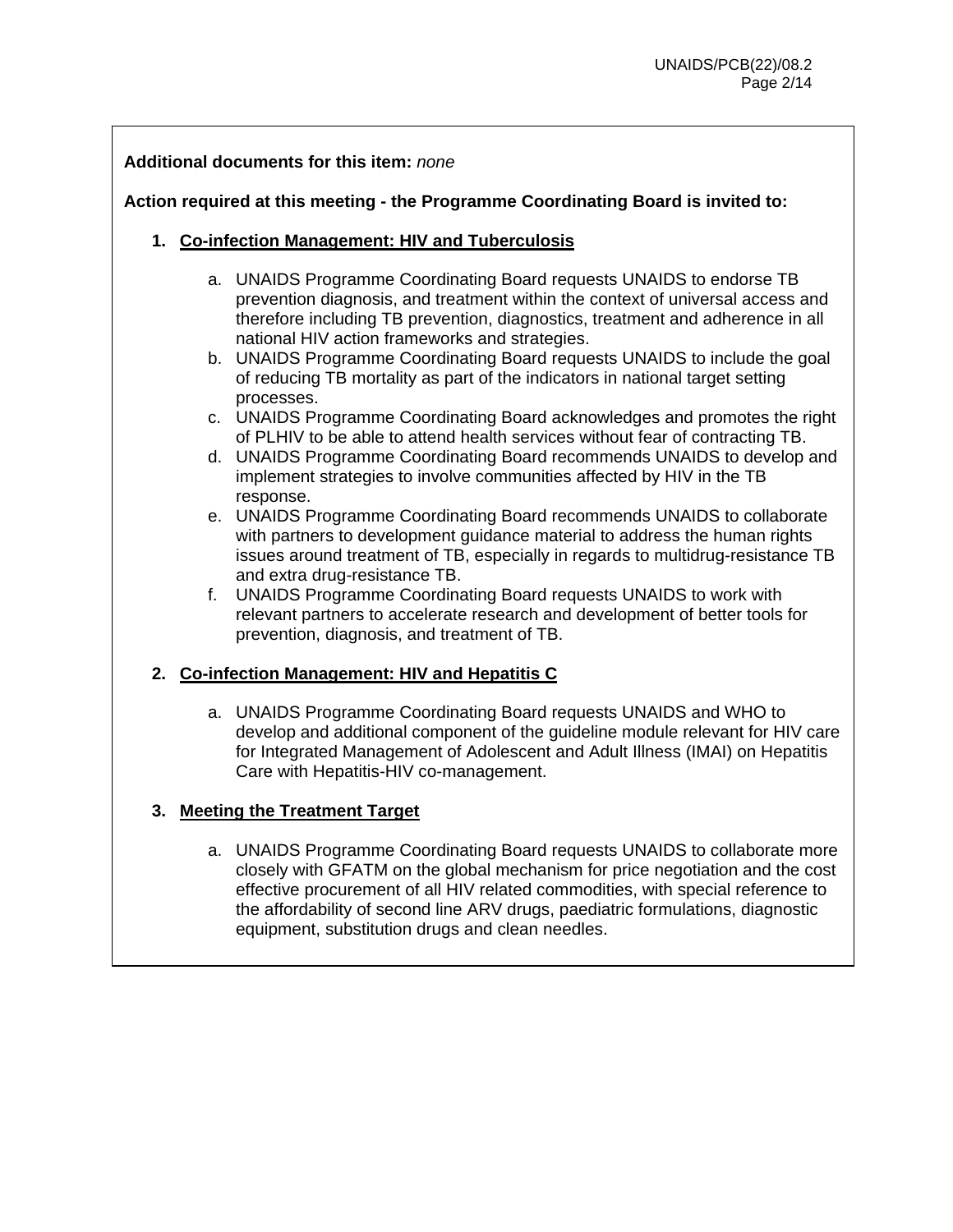## **4. Meeting the Prevention Target Amongst Injecting Drug Users**

a. UNAIDS Programme Coordinating Board requests UNAIDS and Co-sponsors, as a matter of priority, assist governments in scaling up harm reduction approaches, including needle exchange and substitution therapy, paying particular attention to removing legislation and policy barriers to effective implementation of harm reduction services, which would fall in line with commitment 22 of the Political Declaration on HIV/AIDS.

#### **5. Criminalization of Transmission and Legal Reform**

a. UNAIDS Programme Coordinating Board requests UNAIDS Secretariat to report at the XX board meting on actions that they are taking with relevant partners at the national level to remediate the human rights violations, and to ensure that the recommendations as outlined in the 2002 Policy Options Paper are implemented.

#### **6. UNAIDS Guidance Note on Sex Work**

a. UNAIDS Programme Coordinating Board requests UNAIDS to monitor and evaluate the implementation of the Guidance Note on HIV and Sex Work in consultation with the Global Working Group on HIV and Sex Work Policy, and networks of sex workers to ensure that the development and maintenance of an enabling environment that respects the rights of sex workers and which promote and support their empowerment, are given equal attention and resources among other priorities.

**Cost implications for decisions:** *none*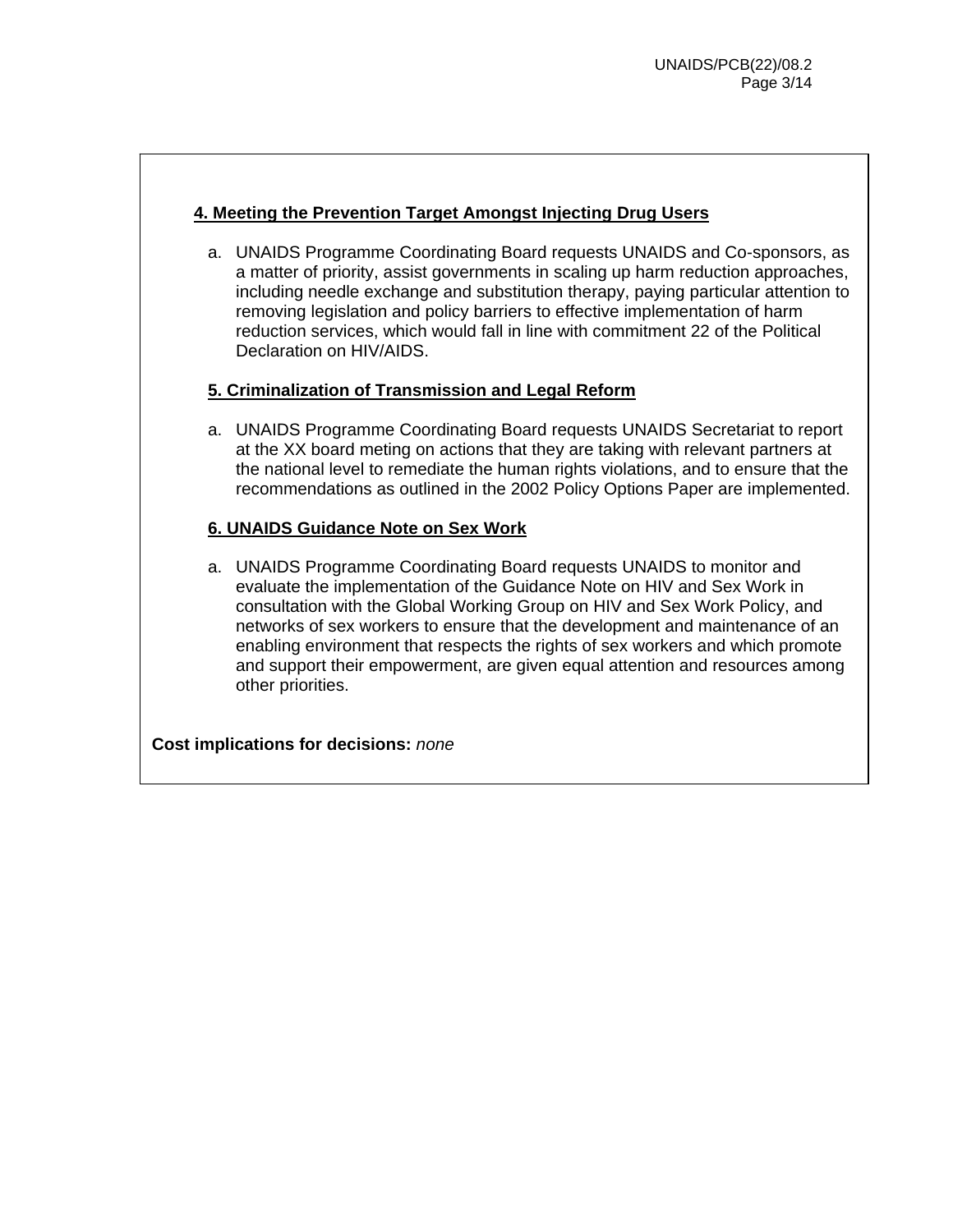## **MEETING UNIVERSAL ACCESS COMMITMENTS: A CIVIL SOCIETY PERSPECTIVE**

- 1. This report highlights the following major themes that the Programme Coordinating Board (PCB) Non-governmental Organisations (NGO) Delegation has compiled after broad consultation with global and regional networks and constituencies, and aims to introduce and highlight issues to be addressed if we hope to achieve universal access to prevention, treatment, care and support by 2010, as follows:
	- Co-infection management: HIV and Tuberculosis
	- Co-infection management: HIV and Hepatitis C
	- Meeting the treatment target
	- Meeting the prevention target amongst Injecting Drug Users (IDU)
	- Stigma & discrimination, and human rights
	- Criminalization of transmission, and legal developments
	- Sexual Reproductive Health and Rights of People Living with HIV/AIDS (PLHIV)
	- UNAIDS Guidance note on sex work
- 2. The latest statistics released by UNAIDS on 20th November 2007 show that in 2007:
	- Global HIV prevalence (the proportion of people living with the virus) appears to have levelled off. However, the number of people living with HIV (PLHIV) has risen to 33.2 million in 2007 from 29 million in 2001.
	- Some 2.5 million people were newly infected with the virus in 2007 and 2.1 million people died of AIDS-related illnesses.
	- Every day, over 6800 person become infected with HIV and over 5700 persons die from AIDS, mostly because of inadequate access to HIV prevention and treatment services<sup>1</sup>.

## **CO-INFECTION MANAGEMENT: HIV AND TUBERCULOSIS (TB)**

- 3. An estimated one-third of PLHIV worldwide are co-infected with TB, and many more are at greatly increased risk of contracting and dying of TB, with the majority of people who are co-infected living in sub-Saharan Africa. About 90% of people with healthy immune systems with latent TB infection do not develop disease; however, there is a 10% chance of people with latent TB infection to develop into TB disease.
- 4. TB kills up to half of all AIDS patients worldwide. PLHIV infected with TB are up to 50 times more likely to develop active TB in their lifetime than people who are HIVnegative. On top of which, HIV infection is the most potent risk factor for converting latent TB into active TB disease, moreover, TB disease can accelerate the progress of HIV infection.
- 5. Many people infected with HIV in developing countries develop TB as the first manifestation of AIDS. The two diseases represent a deadly combination, since they are more destructive together than either disease alone:
	- TB is harder to diagnose in PLHIV, and a late diagnosis of TB combined with untreated HIV results in one-third of PLHIV patients dying within weeks of being treated for TB in countries with high TB and HIV burdens;
	- TB progresses faster in PLHIV;

 1 UNAIDS/ WHO (2007). AIDS Epidemic Update.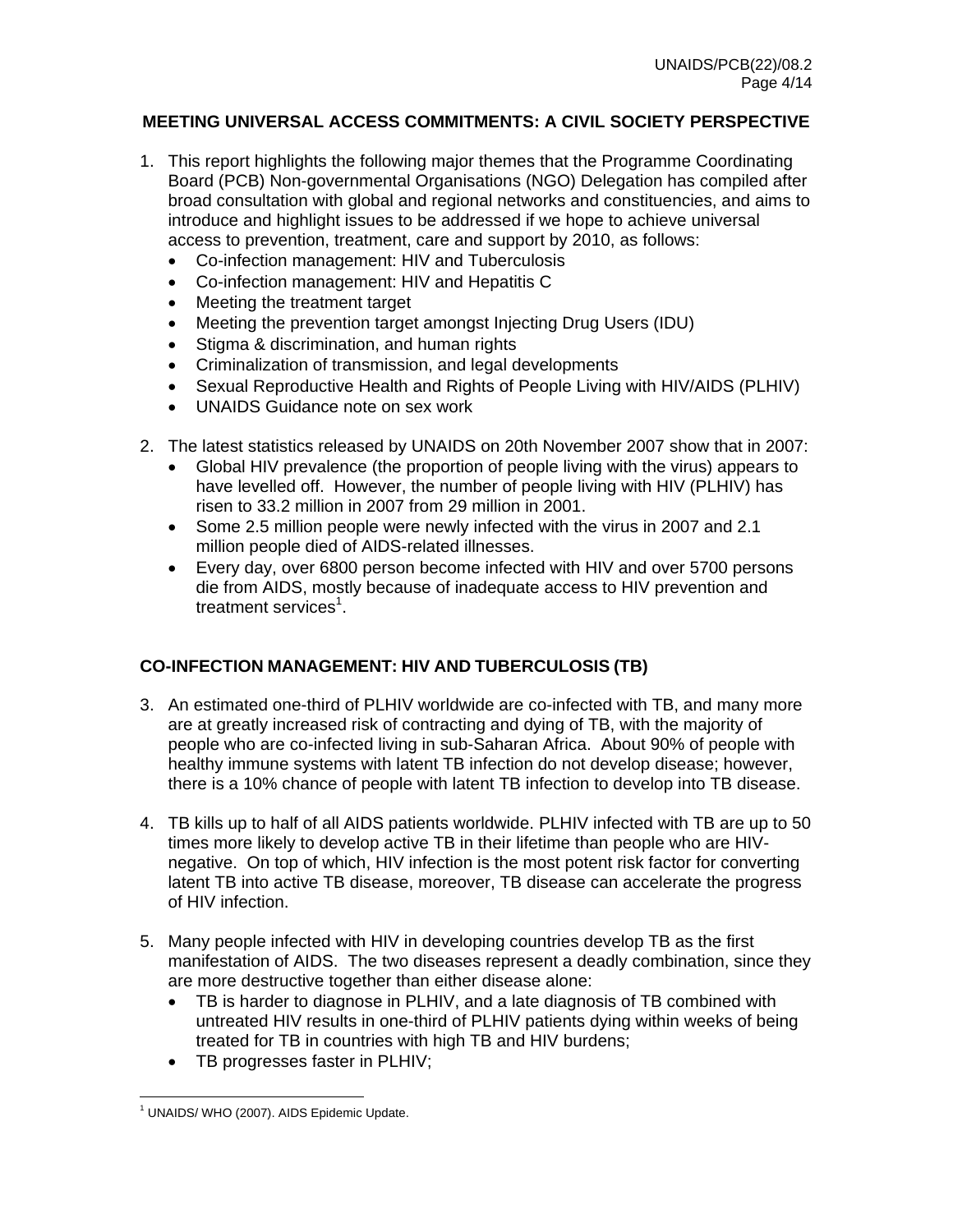- TB in PLHIV is almost certain to be rapidly fatal if undiagnosed or left untreated;
- TB can occur early in the course of HIV infection<sup>2</sup>; and
- Even PLHIV who are on effective antiretroviral treatment are at increased risk of developing TB.
- 6. A reality in places with high burden of TB and HIV, has data showing that TB patients have high rates of HIV infection (example, in Swaziland, the rate is 50% of all TB cases). Therefore, providing HIV testing or at least screening and then testing for TB patients will allow for the identification of previously undiagnosed HIV patients, who would be able to benefit from access to ARVs. This is recommended by WHO's Policy for TB/HIV Collaborative Activity in settings where there is a generalized HIV epidemic or a concentrated one. However, because this policy is not being implemented, precious time is lost in getting previously undiagnosed people to access ARV care.
- 7. In recent years the alarming surge in multidrug-resistant tuberculosis (MDR-TB) and the emergence of extensively drug-resistant tuberculosis (XDR-TB) has put pressure on some governments to forcibly quarantine people in an attempt to stop transmission. But these control measures, which pit individual rights against community rights, are being questioned in countries facing widespread epidemics. In South Africa, after being diagnosed with MDR-TB, patients are sent back home to die, and potentially spread the infection to others, because there are not enough hospital beds and adequate infection control to take care of these patients in the hospital. Therefore, governments need to provide people with appropriate access to care to protect others. Quarantining MDR-TB patients can not be seen as a strategy for health care provision.
- 8. More than a quarter of the MDR-TB cases in the world are found in the Asia Pacific region<sup>3</sup>, with a majority of them – approximately 140 000 cases – concentrated in China. The high costs of MDR-TB treatment options and monitoring, and HIV drug therapy will pose an even greater financial challenge to the region where 84% of PLHIV are not on ARV treatment.
- 9. According to a report published by the Forum for Collaborative HIV Research, as of October 2007, XDR-TB had been confirmed in 41 countries, up from 17 countries in March 2006. There are an estimated 400 000 individuals infected with MDR-TB and 26 000 infected with XDR-TB; however, these are underestimates because there are no data from many high HIV prevalence areas. $4$
- 10. Injecting drug use is the main factor for TB, HIV and HCV infection in Manipur, which is the eastern most state of India bordering Myanmar $<sup>5</sup>$ , moreover, in Russia, where</sup> injecting drug use is the major mode of HIV transmission, Injecting Drug Users (IDUs) represent 87% of the total number of registered HIV cases.<sup>6</sup> 35% of PLHIV in the Russian Federation have died of TB.<sup>7</sup> Yet only 48% of people living with

 $\overline{a}$ 

 $\frac{2 \text{ http://www.who.int/tb/challenges/hiv/qa.pdf}}{3 \text{ It is most travelled in Cemhadic. Chimes 1.5}}$ 

<sup>&</sup>lt;sup>3</sup> It is most prevalent in Cambodia, China, Laos, Mongolia, Papua New Guinea, Philippines and Vietnam.

<sup>&</sup>lt;sup>4</sup> The Lancet Volume 7 December 2007: Forced isolation of tuberculosis patients in South Africa. P771.

Birjit Konjengbam, Social Awareness Service Organisation. kbirjit@gmail.com

Dipertity, Figs. 2014, Networks 2014, Networks 2015. 2016. The UNAIDS, http://www.unaids.org/en/Regions\_Countries/Countries/russian\_federation.asp Accessed 18 July 2006.

WHO (2003:3) Colombani P, Banatvala N, Zaleskis R, Maher D. European framework to decrease the burden of TB/HIV.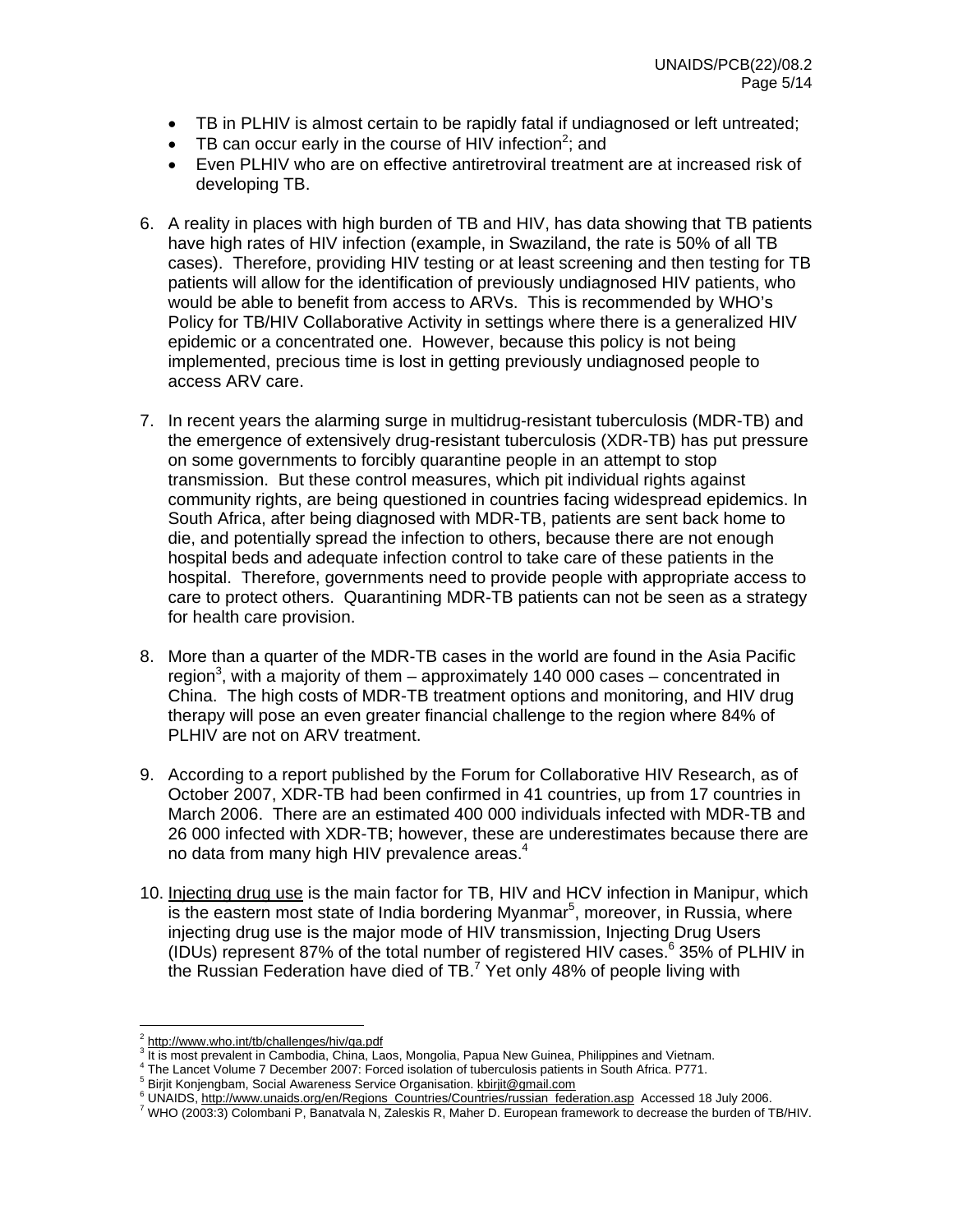HIV/AIDS are screened for TB in the former Soviet countries and only 34% of people with TB are tested for HIV there. $8$ 

- 11. In many countries, there is little or no coordination between TB treatment, HIV treatment and substitution therapy, often forcing former IDUs to choose between these treatments as drug treatment and TB services are rarely available in the same facility.
- 12. Currently in much of Eastern Europe and the former Soviet Union, drug users are not able to enter drug rehabilitation unless they can prove they do not have TB. At the same time, TB patients are not allowed to use drugs (and are not given drug rehabilitation or withdrawal support) in a TB hospital, threatening TB treatment adherence.
- 13. Community mobilization for TB care has become very important due to the rise in MDR-TB and XDR-TB. With the lack of TB treatment adherence, and poor motivation to stay on treatment, there is an urgent need for community influencers and leaders to understand the critical aspects of TB prevention and care in communities, to fight stigma and discrimination, and to provide an enabling environment for patients to access and utilize treatment services.
- 14. TB focused civil society movements at national level can demand for and ensure quality care and services in the communities, and especially motivate patients with HIV, to access and utilize the services. However, besides services, it is clear that the current tools for TB are inadequate to meet the challenges of TB/HIV. The role of community advocacy in HIV research was vital in bringing about these major innovations. Similarly, leadership is needed from the TB/HIV community, especially because TB is a disease of the poor and profits, if any, are not an incentive for this innovation. At the same time, the new WHO TB Control Strategy includes empowerment of people with TB as a key component and this can be used to hold the National Tuberculosis Programmes (NTPs) accountable in engaging with civil society players that can organise infected/affected communities.
- 15. UNAIDS should therefore further engage civil society organizations in TB control, recognizing existing Civil Society Tuberculosis Programmes as fully engaged partners in scaling up towards universal access as reflected as a commitment of the  $2006$  High Level Political Declaration<sup>9</sup>. UNAIDS and WHO need to follow up with monitoring efforts to make sure that this commitment is being lived up to.

 $(33)$  Emphasize the need for accelerated scale-up of collaborative activities on tuberculosis and HIV, in line with the Global Plan to Stop TB 2006–2015, and for investment in new drugs, diagnostics and vaccines that are appropriate for people with TB-HIV co-infection

 $\overline{a}$ 

<sup>&</sup>lt;sup>8</sup> Stop TB Partnership. The Global Plan to Fight TB 2006-2015. Stop TB Partnership. 2006.

http://www.stoptb.org/globalplan/assets/documents/GP\_P1\_S2.pdf 93. Accessed 10 May 2007 9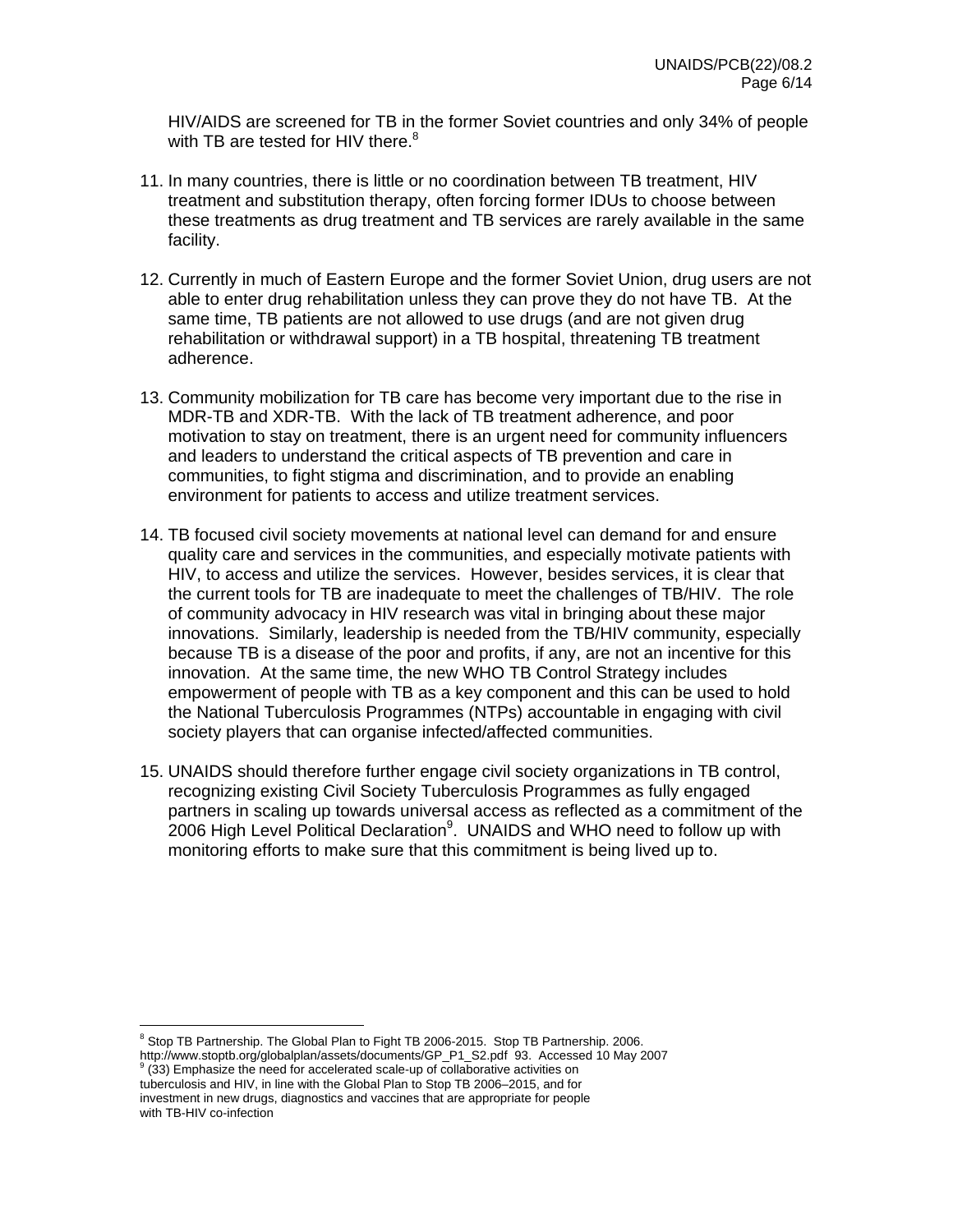Therefore, the UNAIDS PCB NGO delegation recommends that the PCB take the following decisions, and:

- requests UNAIDS to endorse TB prevention diagnosis, and treatment within the context of universal access and therefore including TB prevention, diagnostics, treatment and adherence in all national HIV action frameworks and strategies.
- requests UNAIDS to include the goal of reducing TB mortality as part of the indicators in national target setting processes.
- requests UNAIDS acknowledges and promotes the right of PLHIV to be able to attend health services without fear of contracting TB.
- recommends UNAIDS to develop and implement strategies to involve communities affected by HIV in the TB response.
- recommends UNAIDS to collaborate with partners to development guidance material to address the human rights issues around treatment of TB, especially in regards to multidrug-resistance TB and extra drugresistance TB.
- requests UNAIDS to work with relevant partners to accelerate research and development of better tools for prevention, diagnosis, and treatment of TB.

## **CO-INFECTION MANAGEMENT: HIV AND HEPATITIS C**

- 16. In some countries<sup>10</sup> where Injecting Drug Use (IDU) fuels at least 70% of HIV transmission, the risk of Hepatitis co-infection is very high. Regrettably, HIV and Hepatitis C co-infections are rarely reported and detected in time. WHO estimates that 2.5 to 4.9% of China's population is Chronic Hepatitis C (HCV) positive<sup>11</sup>, in Brazil, one-third of PLHIV are co-infected with HIV, but overall few have access to proper treatment, or are able to afford it.
- 17. The effects of HCV infections in PLHIV are more serious and can result in the following:
	- Damaged or crippled liver functions which affect the treatment of HIV.
	- The ineffectiveness of ARV treatment, resulting in the slowing down of the rate of increase in CD4 cell counts.
	- Patients co-infected with HCV and HIV need to monitor indicators of HIV progression, such as their CD4 count, which when falls below 200, renders HCV treatment less effective, and with more pronounced side effects.
- 18. However, treatment of HCV is extremely expensive and inaccessible to most patients. More importantly, the choice treatment of the co-infection of HIV and HCV is extremely challenging and hepatotoxic, therefore, there is the urgent need to make available a wider variety of ARVs in countries where it is most needed to lower the levels of liver toxicity and reduce occurrences of cirrhosis and death.

<sup>&</sup>lt;sup>10</sup> These countries are namely China, Indonesia, Malaysia, Myanmar and Vietnam, and post-soviet countries

<sup>10</sup> These countries are namely China, Indonesia, Malaysia, Myanmar and Vietnam, and post-soviet countries 11 World Health Organization. Hepatitis C: global prevalence. *Wkly Epidemiol Rec* 2000;**75:**19.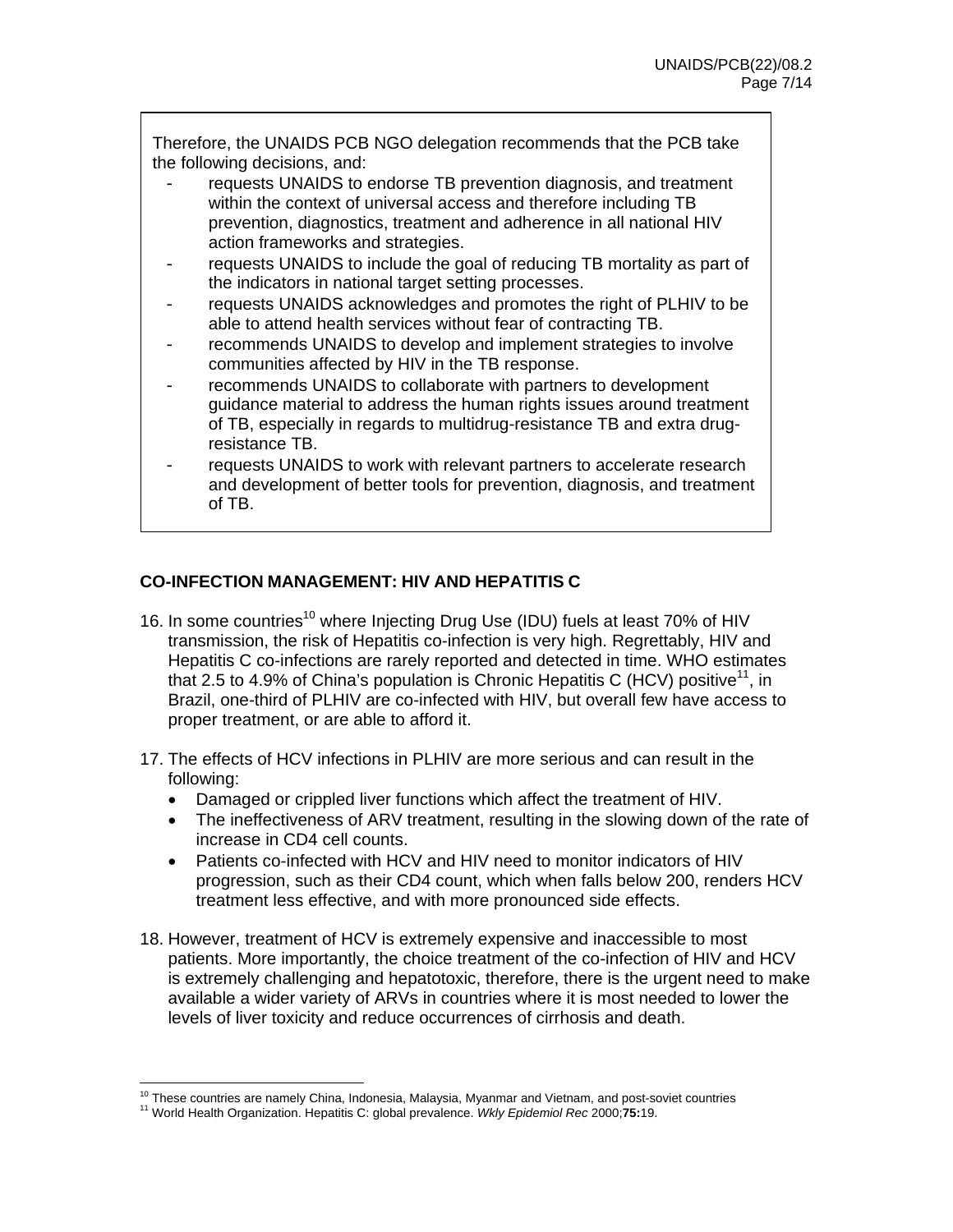19. The importance of diagnosis and treatment of co-infections extend to Hepatitis C and Chronic Hepatitis C (HCV), which as an emerging issue needs rapid actions to be taken for the achievement of Universal Access to prevention, treatment, care and support, and further can be reflected in the WHO Integrated Management of Adolescent and Adult Illness (IMAI) modules.<sup>12</sup>

Therefore, the UNAIDS PCB NGO delegation recommends that the PCB take the following decision and requests UNAIDS and WHO to develop an additional component of the guideline module relevant for HIV care for Integrated Management of Adolescent and Adult Illness (IMAI) on Hepatitis Care with Hepatitis-HIV Co-management.

#### **MEETING THE TREATMENT TARGET**

- 20. In 2003, the World Health Organization (WHO) and UNAIDS set a goal for three million people in the developing world to receive anti-retroviral treatment (ART) by 2005. Three years later than planned, this milestone is likely to be met. However, despite this provision, progress remains far too slow if the G8 goal of universal access by 2010 is to be achieved.
- 21. As highlighted in the 2007 Millennium Development Goals (MDG) Report<sup>13</sup> on Goal 6, regarding expansion on access to AIDS treatment, it is undeniable that the need continues to grow. However, the reality on the ground shows that only 28% of those in need of treatment in Sub-Saharan Africa, 26% on Eastern Asia, 10% in Oceania and 9% in Southern Asia are receiving ART by the end of 2006.<sup>14</sup>
- 22. A report which looked at AIDS treatment access in 14 countries, released in December 2007 entitled "Missing the Target #5: Improving AIDS Drug Access and Advancing Health Care for All"15 produced by the International Treatment Preparedness Coalition (ITPC) warns that meeting the "near universal target" to AIDS drugs access by the 2010 deadline will require an enormous effort by governments, global agencies, and drug companies.
- 23. Even though PLHIV are accessing treatment than ever before, in the most affected countries, patent and registration barriers, and ongoing stock-outs are core issues impeding AIDS drug delivery.
- 24. At the end of 2006, Thailand decided to make use of its right to issue compulsory licenses in order to ensure access to medicine for its population and the sustainability of its universal medical coverage. In doing so, Thailand demonstrated its sense of accountability toward its patients. By implementing a thoughtful policy, based on the needs of the country in terms of access to medicine, its experts and political leaders offered an example to other countries, showing that it is possible for

<sup>&</sup>lt;sup>12</sup> Please refer to http://www.who.int/3by5/publications/documents/imai/en/

<sup>&</sup>lt;sup>13</sup> Available at http://www.un.org/millenniumgoals/pdf/mdg2007.pdf<br><sup>14</sup> Millennium Development Goals Report 2007, pg 19<br><sup>15</sup> Available at http://www.aidstreatmentaccess.org/itpc5th.pdf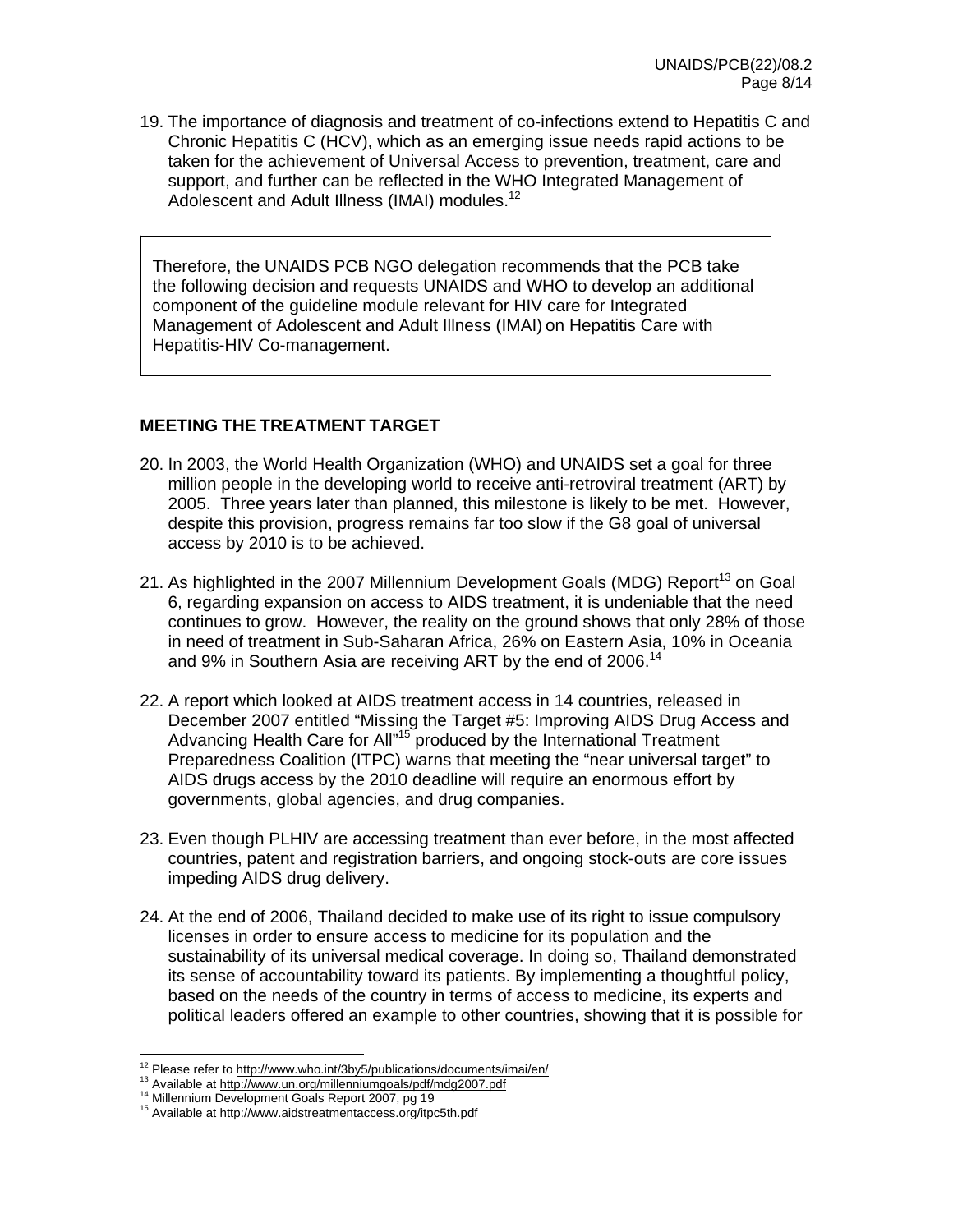:

developing countries to enforce international intellectual property agreements while at the same time using lawful flexibilities when needed (as allowed by the TRIPS Agreement and restated by the Doha Declaration<sup>16</sup>).

25. At the 18<sup>th</sup> PCB Meeting in June 2006, the board had requested "UNAIDS to cooperate as appropriate with initiatives based on innovative financing mechanisms, including the International Drug Purchase Facility/UNITAID, that aim to contribute to universal access on a sustainable and predictable basis".

Therefore, to hold governments accountable, and more importantly, to accelerate the delivery of their commitments in the Political Declaration on HIV/AIDS<sup>1</sup> at the sixtieth session of the General Assembly on commitments  $42^1$ ,  $43<sup>1</sup>$  and  $44<sup>1</sup>$ , the UNAIDS PCB NGO delegation recommends that the PCB take the following decisions, and requests UNAIDS to collaborate more closely with GFATM on the global mechanism for price negotiation and the cost effective procurement of all HIV related commodities, with special reference to the affordability of second line ARV drugs, paediatric formulations, diagnostic equipment, substitution drugs and clean needles.

## **MEETING THE PREVENTION TARGET AMONGST INJECTING DRUG USERS**

- 26. An estimated 10% of all new HIV infections worldwide (30%) outside of Africa occur through injecting drug use. Effective public health prevention measures have been available to governments and the international community for 20 years. However, these are currently only available to less than 5% of the target population. This low and insufficient response has largely been due to the lack of leadership on this issue emanating from the UN system, as health measures that enable drug users to inject more safely have been seen as undermining the core message of drug control.
- 27. In Asia and the Pacific, UNAIDS estimates that 1 million of PLHIV in the region were infected through injecting drug use which fuels at least 70% of HIV transmission in some countries<sup>17</sup>. Other countries<sup>18</sup> are beginning to face severe IDU epidemics concentrated in specific zones. In Eastern Europe and Central Asia, UNAIDS reported in 2007 that nearly 90% of newly reported HIV diagnoses in 2006 were from Russia Federation (66%) and Ukraine (21%). Of the new HIV cases reported in 2006 in the region, nearly two-thirds (62%) were attributed to injecting drug use and more than one third (37%) were ascribed to unprotected heterosexual intercourse. The often neglected overlapping risks of injecting drug use and unprotected sex are prominent drivers of the epidemic in the region, where at the same time, many IDUs who buy or sell sex do not use condoms. In addition, the lack of social services and rehabilitation remains one of the barriers to HIV prevention and adherence to ARV therapy amongst IDUs in Central Asia.

 $\overline{a}$ 

<sup>&</sup>lt;sup>16</sup> For more information, refer to: http://www.wto.org/english/tratop\_e/dda\_e/dohaexplained\_e.htm <sup>17</sup> These countries are China, Indonesia, Malaysia, Myanmar and Vietnam.<br><sup>17</sup> These countries are China, Indonesia, Malays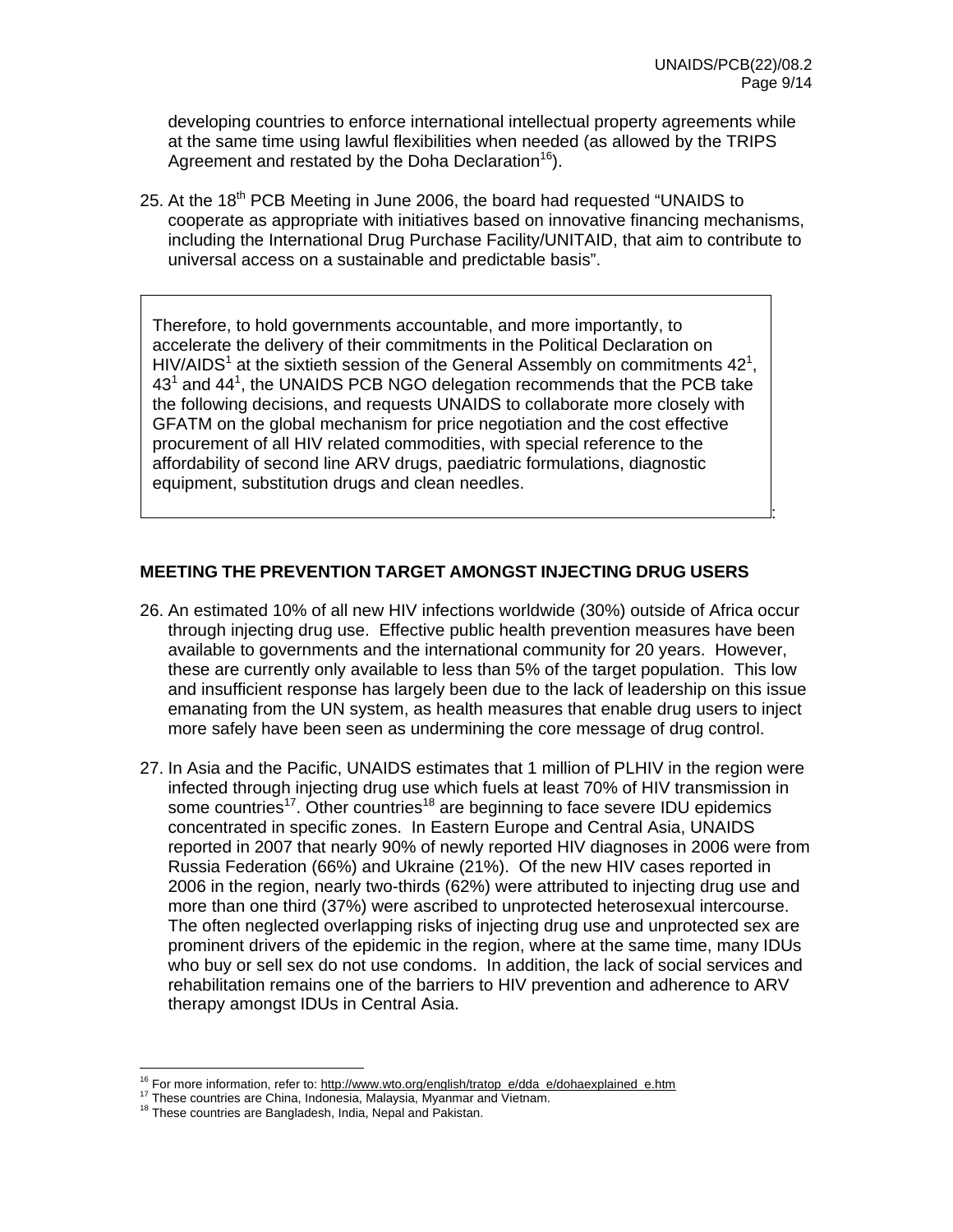Therefore, the UNAIDS PCB NGO delegation recommends that the PCB take the following decision and requests UNAIDS Secretariat and Co-sponsors, as a matter of priority, assist governments in scaling up harm reduction approaches, including needle exchange and substitution therapy, paying particular attention to removing legislation and policy barriers to effective implementation of harm reduction services, which would fall in line with commitment 22 of the Political Declaration on HIV/AIDS.

## **STIGMA & DISCRIMINATION, AND HUMAN RIGHTS**

- 28. The UN Secretary General Ban Ki Moon at the World AIDS Day observance in New York on 30 November 2007, called for renewed leadership in eradicating HIVassociated stigma.
- 29. Overcoming stigma remains one of the greatest challenges, and is still the single biggest barrier to public action on AIDS. Stigma and discrimination are also a factor in TB, creating a dangerous synergy. HIV-related, on top of TB related social stigma and various forms of discrimination are two separate concepts, and must be addressed as such to have any impact on either.
- 30. Stigma is still most frequently conflated with negative attitudes towards marginalized populations, and may be reinforced by legislation and legal systems that deny basic human rights. There is an even more urgent need to protect vulnerable groups and PLHIV from stigma and discrimination, especially transgressions committed by health care providers, law enforcement agencies and the general public.
- 31. Whereas an increasing number of Community Based Organisations (CBOs) are committed to provide access to care and prevention to vulnerable groups, especially MSM, police violence and arbitrary arrests are being reported by members of these CBOs. There is therefore and urgent need to promote policies that will secure the work of the MSM community, as well as other vulnerable populations in the fight against HIV and AIDS.
- 32. The British Broadcasting Cooperation (BBC) reported on 6 February 2008, a group of arrested men were given HIV tests without their consent in Egypt, and subjected to anal tests to "prove" their homosexual conduct. According to Human Rights Watch (HRW), two of the men tested HIV-positive, and were handcuffed to hospital beds for 23 hours a day.<sup>19</sup> Even though not explicitly referred to in the legal code of Egypt, homosexuality can be punished under several different laws covering obscenity, prostitution and debauchery.
- 33. Dakar is set to host the International Conference on AIDS and STIs in Africa (ICASA) in Dec 2008, which might "…leave little room for an open and inclusive discussion on the human rights dimensions of HIV in face of such harassment."<sup>20</sup> In Senegal, homosexual acts are illegal, with punishment ranging from one to five years in

<sup>&</sup>lt;sup>19</sup> http://news.bbc.co.uk/1/hi/world/middle east/7231082.stm

<sup>20</sup> Quoted by Mr. Danilo da Silva, Co-Chair of Pan Africa International Lesbian and Gay Association.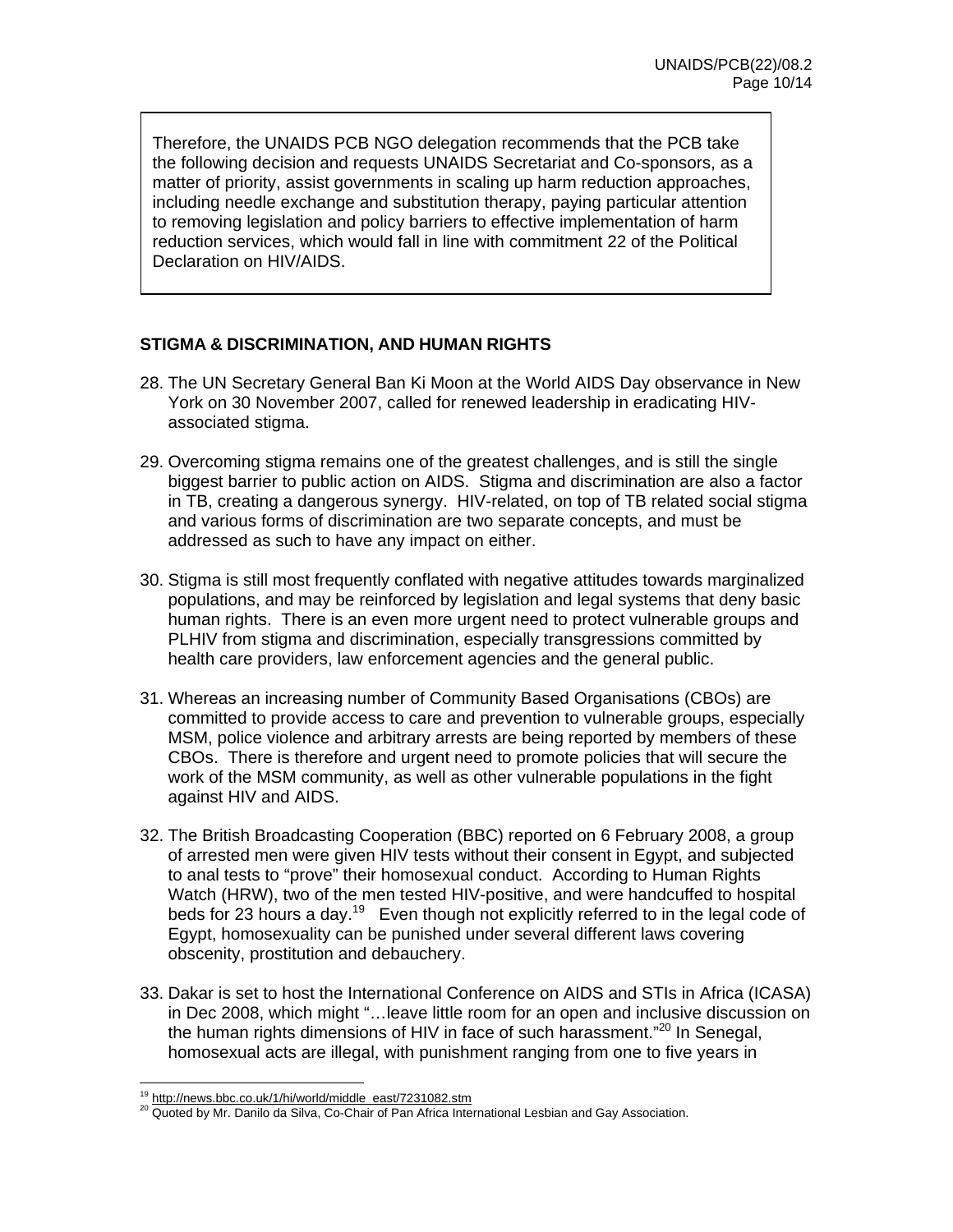prison, and fines from \$200 to \$3 000.<sup>21</sup> The government had included a commitment to fighting HIV among men who have sex with men (MSM) in its 2005 national AIDS response plan<sup>22</sup>. Notwithstanding this commitment, five men were recently arrested after they appeared in photographs from a marriage ceremony between two men in November 2006 that were published in February 2008.

- 34. In Papua New Guinea, HIV is mostly spread through heterosexual intercourse, polygamy, rape and sexual violence are widespread.<sup>23</sup> In the past, church leaders have described AIDS patients being thrown off bridges or left to starve in back gardens. Even more alarming has been the reporting as recent as from August 2007 of how PLHIV were being buried alive when they became very sick and people could not look after them.
- 35. Current indicators suggest that globally, less than one in twenty men (<5%) MSM have access to the HIV prevention and care services they need. Furthermore, traditional norms of masculinity and femininity contribute strongly to homophobia and the related stigma and discrimination against MSM, transgendered and 'third-gender' people. Even as the face of AIDS has changed, the driving forces behind public opinion about HIV remain strongly influenced by the prejudices against the gay community. Homophobia has thus been identified as one of the primary obstacles to effective HIV responses in moving forward towards universal access to treatment. Stigma and discrimination are also seen as major barriers to effective HIV prevention interventions and strategies. UNAIDS was encouraged at the  $16<sup>th</sup>$  PCB Meeting to address stigma reduction by advocating for the adoption, strengthening and enforcement of antidiscrimination measure at country level. $^{24}$
- 36. According to the World Legal Report, more than 80 countries in the world criminalize same-sex behavior between men. Criminalizing certain sexual behaviors has proved to be an obstacle to prevention and treatment. We would recommend to develop a working group for researching the situation of LGBT communities which could present reliable data to strengthen the argument that homophobia, transphobia and criminalization of certain sexual behaviors are the major barriers to HIV prevention and treatment in these communities.
- 37. Therefore, it is proposed that a theme of discussion at the next PCB be the further development of joint initiatives, including the possible establishment of a working group for researching the situation of LGBT communities for reliable data) to work towards combating homophobia, discrimination and criminalization of same sex behaviour, which are hampering HIV efforts in many countries, including examining areas of good practice.

<sup>&</sup>lt;sup>21</sup> http://www.xtra.ca/public/viewstory.aspx?AFF\_TYPE=1&STORY\_ID=4291&PUB\_TEMPLATE\_ID=2

<sup>&</sup>lt;sup>22</sup> According to Mr. Joel Nana, Programme Associate for West Africa, International Gay and lesbian Human Rights Commission<br><sup>23</sup> August La s

<sup>&</sup>lt;sup>23</sup> Available at http://news.bbc.co.uk/2/hi/asia-pacific/6965412.stm<br><sup>24</sup> Taken from the Decision, Recommendations and Conclusions of the 16<sup>th</sup> PCB Meeting.

*<sup>(5)</sup> Welcoming the action taken on the decision of the 15th Programme Coordinating Board(PCB) in June 2004 for UNAIDS to develop a revitalized prevention strategy, the PCB:* 

*<sup>(5.5)</sup> Recognizes that stigma and discrimination are major barriers to effective HIV prevention and encourages UNAIDS to address stigma reduction in the strategy, including by advocating for the adoption, strengthening and enforcement of antidiscrimination measure at country level.*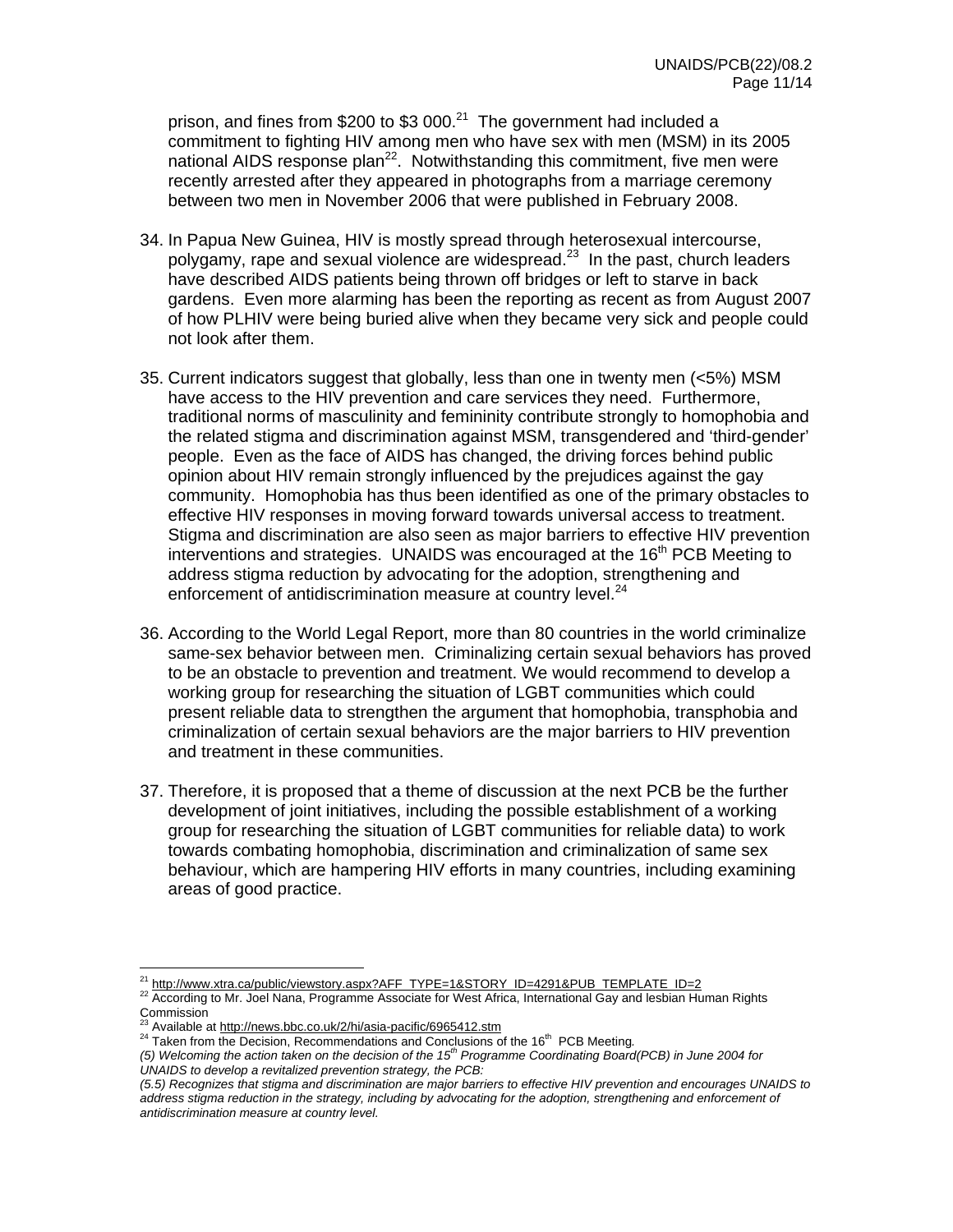### **CRIMINALIZATION OF HIV TRANSMISSION AND LEGAL DEVELOPMENTS**

- 38. In recent years, there has been an increasing tendency to criminalize and penalize the exposure and/or transmission of HIV. This has lead to at least three detrimental outcomes which are devastating NGO HIV-prevention and HIV-related work:
	- Penalization and criminalization of HIV-transmission is counter productive to the very logic of HIV-prevention work that demands that HIV prevention is a shared responsibility of all sexually active persons, not just of PLHIV.
	- People may be dissuaded from taking an HIV-test because they might subsequently be penalized if HIV-transmission should occur, therefore forfeiting their chances for quality treatment and counselling before developing AIDS.
- 39. In view of the evolving literature on the low probability of transmission of HIV by PLHIV under suppressive HIV-therapy, doubts should be raised whether the criminalization of PLHIV can even be upheld any longer.
- 40. This tendency towards criminalization of HIV exposure and/or transmission has been reflected in recent HIV and AIDS legislation in West and Central Africa. These legislative developments have been part of an effort to promote a "model law" on HIV/AIDS. The model law itself contains several provisions which contravene key human rights standards (including the UNAIDS/OHCHR *International Guidelines on HIV and Human* Rights), including:
	- language that could severely restrict educational activities around HIV prevention in schools;
	- allowing for mandatory HIV testing in a variety of situations, such as where pregnant women go for a medical check-up, and including "to solve a matrimonial conflict";
	- imposing a blanket duty on health care practitioners to disclose the HIV status of their patients to their patients' spouses or sexual partners, regardless of the actual risk of transmission; and
	- criminalizing "the willful transmission of HIV" (with a corresponding definition of HIV transmission to be transmission of the virus "by any means".
- 41. The broad language criminalizing "willful transmission of HIV" could impose criminal penalties even on individuals who practice safer sex and/or disclose their HIV status to their sexual partners, or on mothers who transmit HIV to their children, either in utero or during labor and delivery.
- 42. Such laws may have particularly detrimental implications for women. They may expose women to risks of violence upon mandatory disclosure provisions of their status. Language criminalizing HIV transmission that either implicitly or explicitly criminalizes mother to child transmission also puts women in a more vulnerable position. For example, such laws may lead to criminal sanctions against women where women were unable to disclose because of the fear of violence and/or abandonment.
- 43. Despite repeated expressions of concern from civil society organizations working on HIV/AIDS, this model law has been used as the basis of HIV laws in at least ten countries in West and Central African countries, and continues to be actively promoted. However, this model law is also impacting other countries in the continent,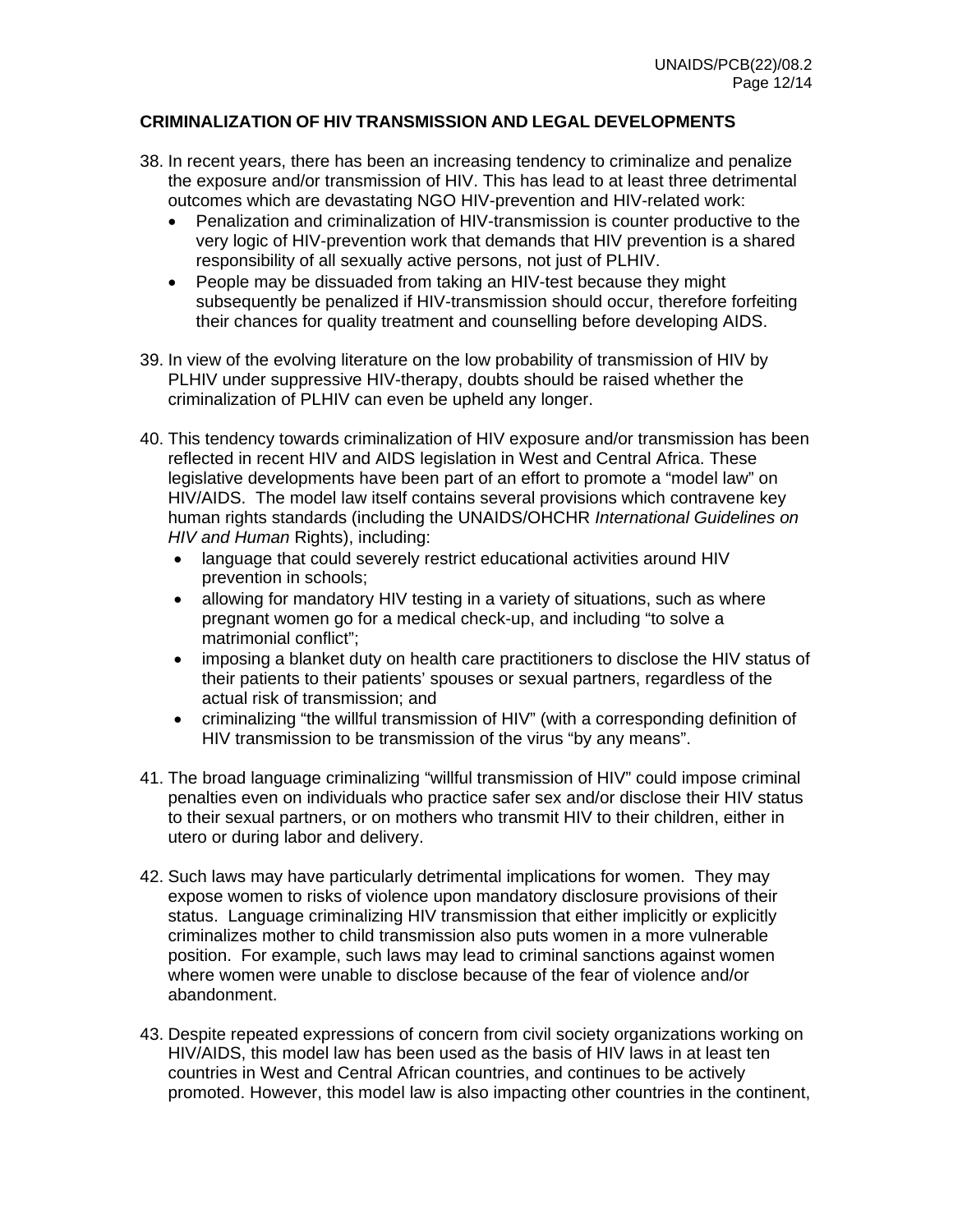at the recent UNAIDS/UNDP consultation held in Geneva in October 2007, a Zimbabwean MP presented how some of their laws could pose as problematic for women.<sup>25</sup> In Zimbabwe, there is an HIV-specific offence that imposes criminal liability on a person even if s/he has not been positively diagnosed with HIV, but merely "realizes there is a real risk or possibility that he or she is infected with HIV" and "does anything" that s/he realizes "involves a real risk or possibility of infecting another person with HIV".

Therefore, the UNAIDS PCB NGO delegation recommends that the PCB take the following decision and requests UNAIDS Secretariat to report at the 23<sup>rd</sup> board meeting on actions that they are taking with relevant partners at the national level to **remediate** the human rights violations, and to ensure that the recommendations as outlined in the 2002 Policy Options Paper are implemented.

#### **SEXUAL REPRODUCTIVE HEALTH AND RIGHTS (SRHR) OF PLHIV**

- 44. The 2006 Political Declaration on HIV/AIDS commits all Member States to striving towards universal access to HIV prevention, treatment, care, and support by  $2010^{26}$ , and "intensifying efforts to enact, strengthen or enforce…legislation, regulations and other measures to eliminate all forms of discrimination against…people living with HIV and members of vulnerable groups…".
- 45. Regardless of HIV status, the ability to express oneself sexually and the desire to experience parenthood are, for many, central to what it means to be human. Therefore, acknowledging these needs and aspirations is essential to achieving the basic human rights of HIV-positive people. 27 At the same time, because the large majority of HIV infections worldwide occur as a result of sexual intercourse, successful global HIV prevention efforts must address the SRHR needs of PLHIV. For both of these reasons, meeting the sexual and reproductive health goals and service needs of people with HIV must be considered a global priority.
- 46. Over 60 PLHIV gathered at the Global Consultation on Sexual and Reproductive Health and Rights (SRHR) of PLHIV<sup>28</sup> held in Amsterdam, Netherlands, from  $5 - 7$

 $\overline{a}$ 25 Zimbabwe Criminal Law Codification and Reform (CAP 9:03sect 79)

<sup>79.</sup> Deliberate transmission of HIV

<sup>(1)</sup> Any person who

<sup>(</sup>a) knowing that he or she is infected with HIV; or

 $\overline{b}$ ) realizing that there is a real risk or possibility that he or she is infected with HIV;

intentionally does anything or permits the doing of anything which he or she knows will infect, or does anything which he or she realizes involves a real risk or possibility of infecting another person with HIV, shall be guilty of deliberate transmission of HIV, whether or not he or she is married to that other person, and shall be liable to imprisonment for a period not exceeding twenty years.

<sup>(2)</sup> It shall be a defense to a charge under subsection (1) for the accused to prove that the other person concerned

<sup>(</sup>a) knew that the accused was infected with HIV; and<br>(b) consented to the act in question, appreciating the nature of HIV and the possibility of becoming infected with it.

<sup>&</sup>lt;sup>26</sup> See Political Declaration on HIV/AIDS (2006) article 11, 15,20,24 and 49<br><sup>27</sup> Technical Policies of the UNAIDS Programme. Meeting the sexual and reproductive health needs of People Living with

HIV. (http://www.guttmacher.org/pubs/IB\_HIV.pdf)<br><sup>28</sup> Organised by GNP+, ICW and Young Positives, and held in Hotel Arena, Amsterdam, Netherlands, from 5 – 7 December 2007.